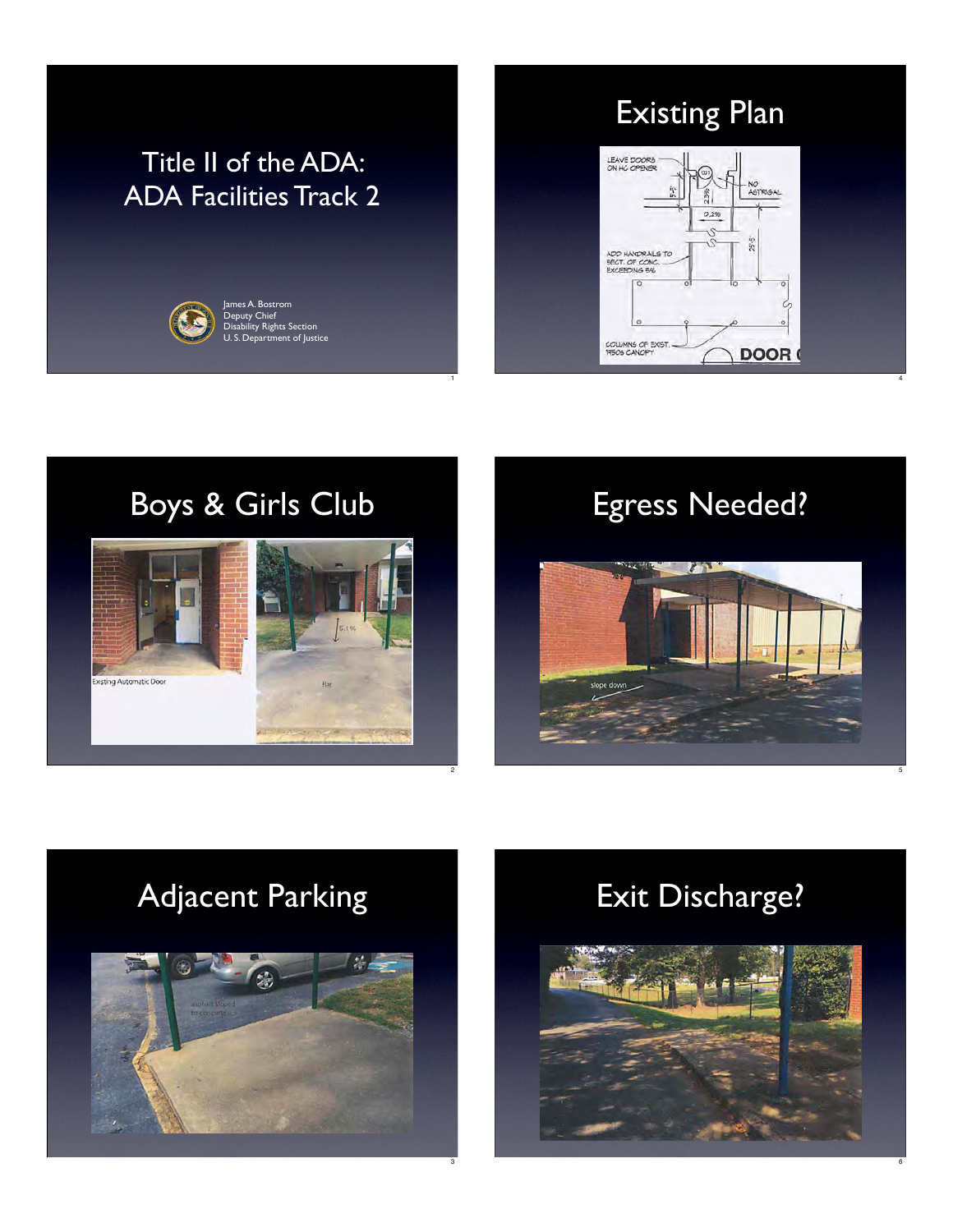## Option w/ Stairs



7

9

## Student Housing I

How do ADA requirements apply in this case? For the university and for the developer?

Are there any other federal laws that may apply?

What happens once the housing is built and being operated?



## Student Housing II



In another way that higher education adds to the available housing, a Title II university buys an existing apartment complex off campus to meet housing needs of expanding undergraduate student enrollment. The complex was initially built in 1975 and although the entrance and common areas are accessible, none of its current units have any accessibility features. Due to the age of the complex, the university plans some renovations before students move in.

### Student Housing I



To respond to heavy demand for student housing and a lack of funding resources, a Title III university contracts with a private developer to build and operate undergraduate student housing. The university signs a long-term lease and contract for the housing.

## Student Housing II

As the university plans the renovations, what should it be doing to ensure ADA compliance?

Do all of the units need to be renovated?

Can accessible units all be located in one or two buildings?

Can the university decide to provide accessible housing on campus and not in the newly acquired complex?

The university is planning on providing shuttle bus service back to campus. What is required for accessibility?

10

11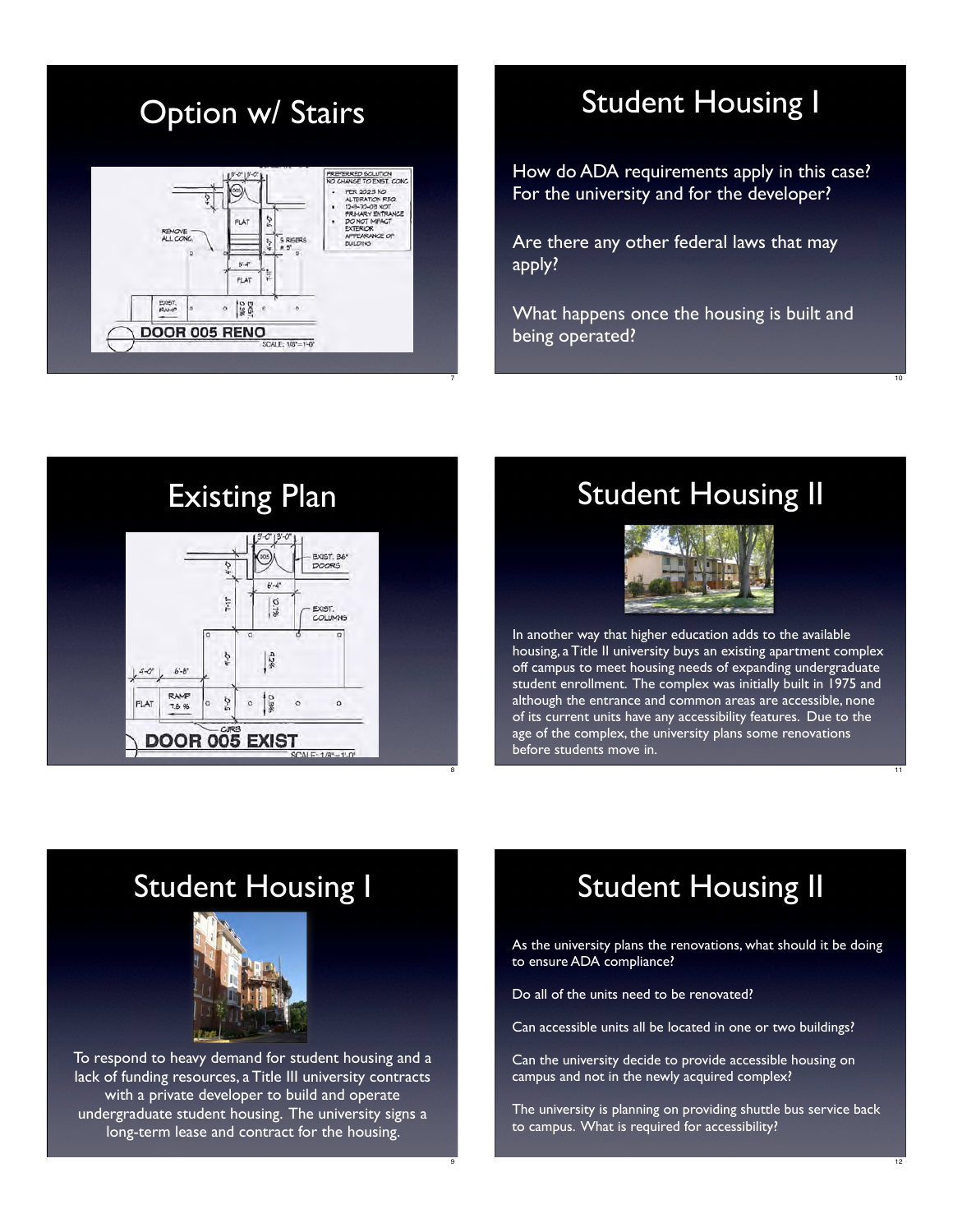#### Historic Building: President's Home



A Title II university has held events at the president's home for many years. In the last year, the university was embarrassed when participants at two events were using wheelchairs and there was no accessible entrance to the home. In the past, the university had relied on participants using a wheelchair to "selfidentify" prior to the event. The university had been under the impression that the historic home was "protected" and didn't need to be modified.

### Temporary Classrooms

What ADA requirements apply to portable classrooms?

Can the school system have some portables accessible and shift classes and events as needed?

How do the program accessibility, alteration requirements, and section 504 apply?

16

17

18

#### Historic Building: President's Home

What is the university's obligation under the ADA for events held at the president's home?

Does self-reporting or asking for advance notice from attendees for accessibility work?

How do the program accessibility requirements apply?

What historic preservation provisions may apply?

What should the university do?

### Resurfacing Parking Lot



A shopping center first developed in 1985 has decided to resurface its parking lot of 95 parking spaces. It plans to completely repave and repaint. Some years ago, accessible parking spaces were provided but customers have complained that the slopes at those spaces are too steep. A good part of the parking lot has sloped surfaces to facilitate drainage.

### Temporary Classrooms



A county school system with a rapidly growing student population relies on portable classrooms to meet the demand for additional classrooms. At some school locations, the amount of land that is available for "portables" is limited. School system facility staff decided to make some portables accessible and others not accessible to lower costs and increase density.

## Resurfacing Parking Lot

What ADA requirements apply to the resurfacing of the parking lot?

The local building code official told the owners that no changes in the parking spaces were needed to continue to comply with the building code. How does that fit with ADA requirements?

The engineer says there is conflict between locating the accessible spaces on the closest accessible route to the accessible entrance(s) and slope requirements. What can be done?

13

14